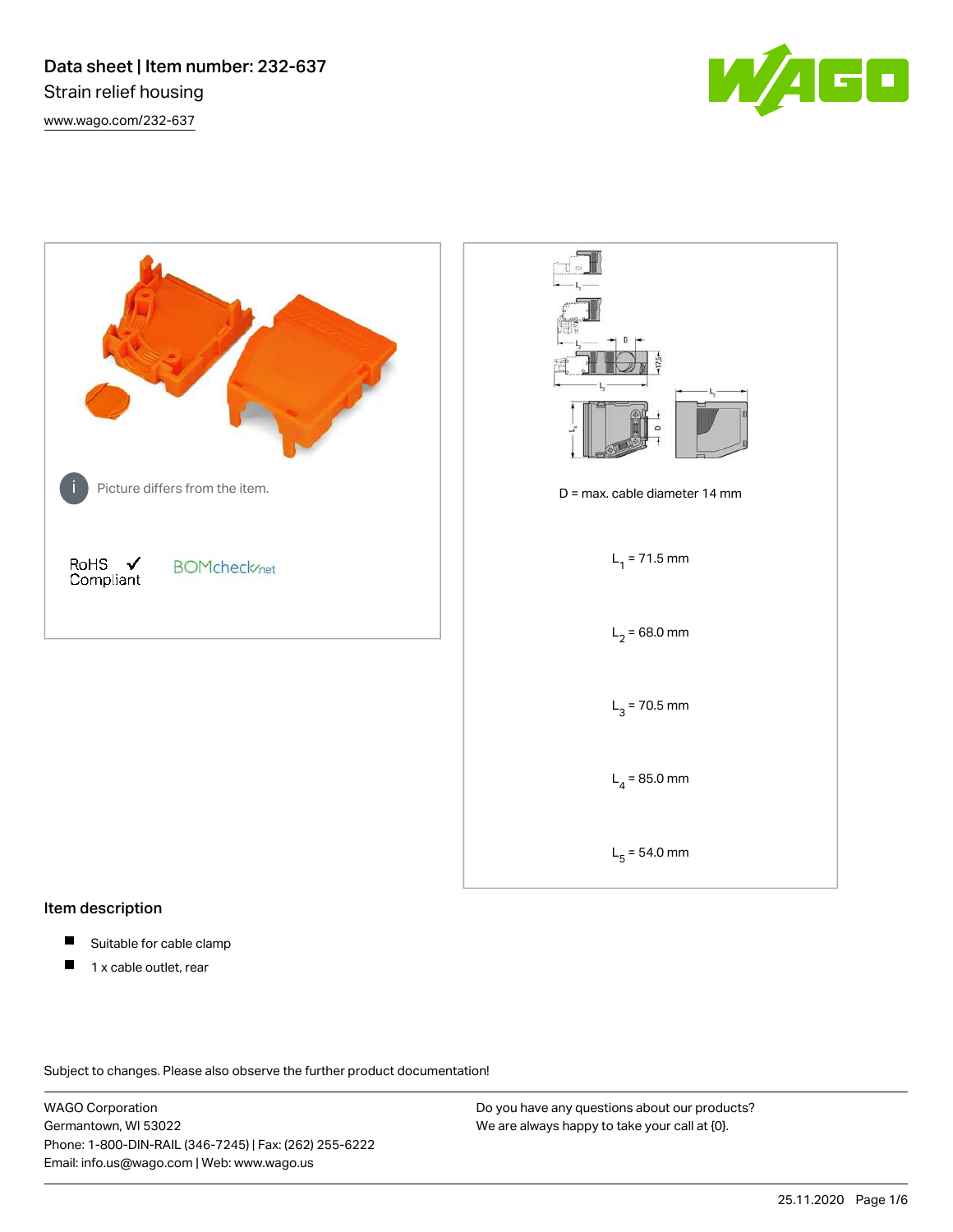

| Data<br><b>Connection data</b>                                                                                                                          |                                                                            |                                                                                                |                                     |  |  |  |  |
|---------------------------------------------------------------------------------------------------------------------------------------------------------|----------------------------------------------------------------------------|------------------------------------------------------------------------------------------------|-------------------------------------|--|--|--|--|
| Pole No.                                                                                                                                                |                                                                            | $\overline{7}$                                                                                 |                                     |  |  |  |  |
| <b>Physical data</b>                                                                                                                                    |                                                                            |                                                                                                |                                     |  |  |  |  |
| Pin spacing                                                                                                                                             |                                                                            | 5.08 mm / 0.2 inch                                                                             |                                     |  |  |  |  |
| Width                                                                                                                                                   |                                                                            | 38 mm / 1.496 inch                                                                             |                                     |  |  |  |  |
| Height                                                                                                                                                  |                                                                            | 17.5 mm / 0.689 inch                                                                           |                                     |  |  |  |  |
| Depth                                                                                                                                                   |                                                                            | 54 mm / 2.126 inch                                                                             |                                     |  |  |  |  |
| Mechanical data                                                                                                                                         |                                                                            |                                                                                                |                                     |  |  |  |  |
| Suitable                                                                                                                                                |                                                                            | for standard male and female connectors                                                        |                                     |  |  |  |  |
| <b>Material Data</b>                                                                                                                                    |                                                                            |                                                                                                |                                     |  |  |  |  |
| Fire load                                                                                                                                               |                                                                            | 0.267 MJ                                                                                       |                                     |  |  |  |  |
| Weight                                                                                                                                                  |                                                                            | 8.9g                                                                                           |                                     |  |  |  |  |
| <b>Commercial data</b>                                                                                                                                  |                                                                            |                                                                                                |                                     |  |  |  |  |
| Product Group                                                                                                                                           |                                                                            | 3 (Multi Conn. System)                                                                         |                                     |  |  |  |  |
| Packaging type                                                                                                                                          |                                                                            | <b>BOX</b>                                                                                     |                                     |  |  |  |  |
| Country of origin                                                                                                                                       |                                                                            | DE                                                                                             |                                     |  |  |  |  |
| <b>GTIN</b>                                                                                                                                             |                                                                            | 4017332223522                                                                                  |                                     |  |  |  |  |
| Customs tariff number                                                                                                                                   |                                                                            | 39269097900                                                                                    |                                     |  |  |  |  |
|                                                                                                                                                         | <b>Approvals / Certificates</b>                                            |                                                                                                |                                     |  |  |  |  |
| <b>Ship Approvals</b>                                                                                                                                   |                                                                            |                                                                                                |                                     |  |  |  |  |
|                                                                                                                                                         |                                                                            |                                                                                                | Certificate                         |  |  |  |  |
| Logo                                                                                                                                                    | Approval                                                                   | <b>Additional Approval Text</b>                                                                | name                                |  |  |  |  |
| AB S                                                                                                                                                    | <b>ABS</b><br>American Bureau of Shipping                                  |                                                                                                | $19 -$<br>HG15869876-<br><b>PDA</b> |  |  |  |  |
| <b>UL-Approvals</b>                                                                                                                                     |                                                                            |                                                                                                |                                     |  |  |  |  |
| Logo                                                                                                                                                    | Approval                                                                   | <b>Additional Approval Text</b>                                                                | Certificate<br>name                 |  |  |  |  |
|                                                                                                                                                         | Subject to changes. Please also observe the further product documentation! |                                                                                                |                                     |  |  |  |  |
| <b>WAGO Corporation</b><br>Germantown, WI 53022<br>Phone: 1-800-DIN-RAIL (346-7245)   Fax: (262) 255-6222<br>Email: info.us@wago.com   Web: www.wago.us |                                                                            | Do you have any questions about our products?<br>We are always happy to take your call at {0}. |                                     |  |  |  |  |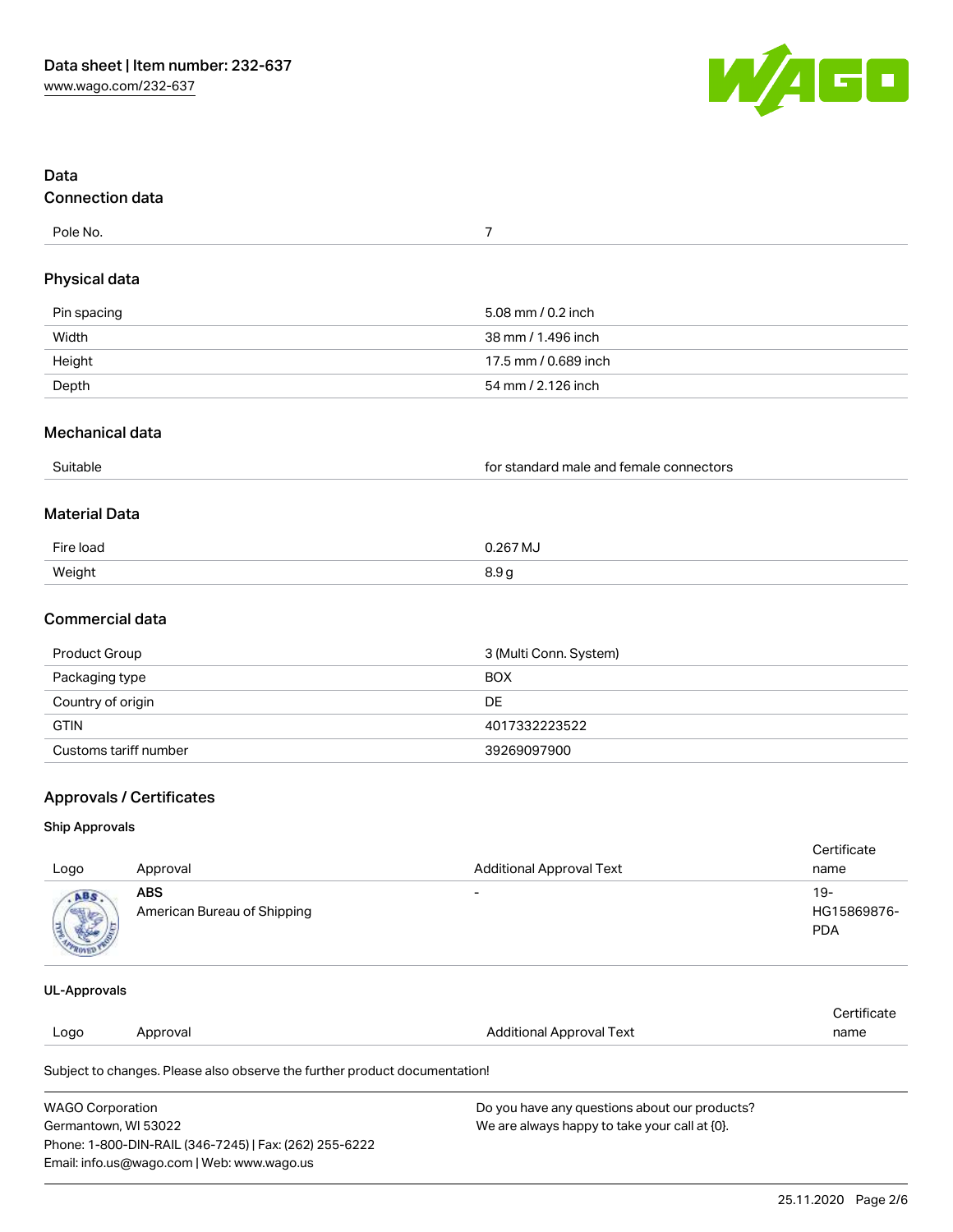



UL 1977 E45171

## Compatible products

| General accessories |
|---------------------|
|                     |

|                            | Item no.: 209-173<br>Fixing screw; for cable clamp; 7 or more poles                                                                           | www.wago.com/209-173              |
|----------------------------|-----------------------------------------------------------------------------------------------------------------------------------------------|-----------------------------------|
|                            | Item no.: 209-174<br>Cable clamp; for strain relief; 7 or more poles                                                                          | www.wago.com/209-174              |
| <b>Marking accessories</b> |                                                                                                                                               |                                   |
| ⊛                          | Item no.: 2009-115<br>WMB-Inline; for Smart Printer; 1500 pieces on roll; stretchable 5 - 5.2 mm; plain; snap-on type; white                  | www.wago.com/2009-115             |
| ⊛                          | Item no.: 2009-115/000-002<br>WMB-Inline; for Smart Printer; 1500 pieces on roll; stretchable 5 - 5.2 mm; plain; snap-on type; yellow         | www.wago.com/2009-115<br>/000-002 |
| ⊛                          | Item no.: 2009-115/000-006<br>WMB-Inline; for Smart Printer; 1500 pieces on roll; stretchable 5 - 5.2 mm; plain; snap-on type; blue           | www.wago.com/2009-115<br>/000-006 |
| ⊛                          | Item no.: 2009-115/000-007<br>WMB-Inline; for Smart Printer; 1500 pieces on roll; stretchable 5 - 5.2 mm; plain; snap-on type; gray           | www.wago.com/2009-115<br>/000-007 |
| ⊛                          | Item no.: 2009-115/000-012<br>WMB-Inline; for Smart Printer; 1500 pieces on roll; stretchable 5 - 5.2 mm; plain; snap-on type; orange         | www.wago.com/2009-115<br>/000-012 |
|                            | Item no.: 2009-115/000-017<br>WMB-Inline; for Smart Printer; 1500 pieces on roll; stretchable 5 - 5.2 mm; plain; snap-on type; light<br>green | www.wago.com/2009-115<br>/000-017 |
|                            | Item no.: 2009-115/000-023<br>WMB-Inline; for Smart Printer; 1500 pieces on roll; stretchable 5 - 5.2 mm; plain; snap-on type; green          | www.wago.com/2009-115<br>/000-023 |
|                            | Item no.: 2009-115/000-024<br>WMB-Inline; for Smart Printer; 1500 pieces on roll; stretchable 5 - 5.2 mm; plain; snap-on type; violet         | www.wago.com/2009-115<br>/000-024 |
|                            | Item no.: 793-501<br>WMB marking card; as card; not stretchable; plain; snap-on type; white                                                   | www.wago.com/793-501              |

Subject to changes. Please also observe the further product documentation!

WAGO Corporation Germantown, WI 53022 Phone: 1-800-DIN-RAIL (346-7245) | Fax: (262) 255-6222 Email: info.us@wago.com | Web: www.wago.us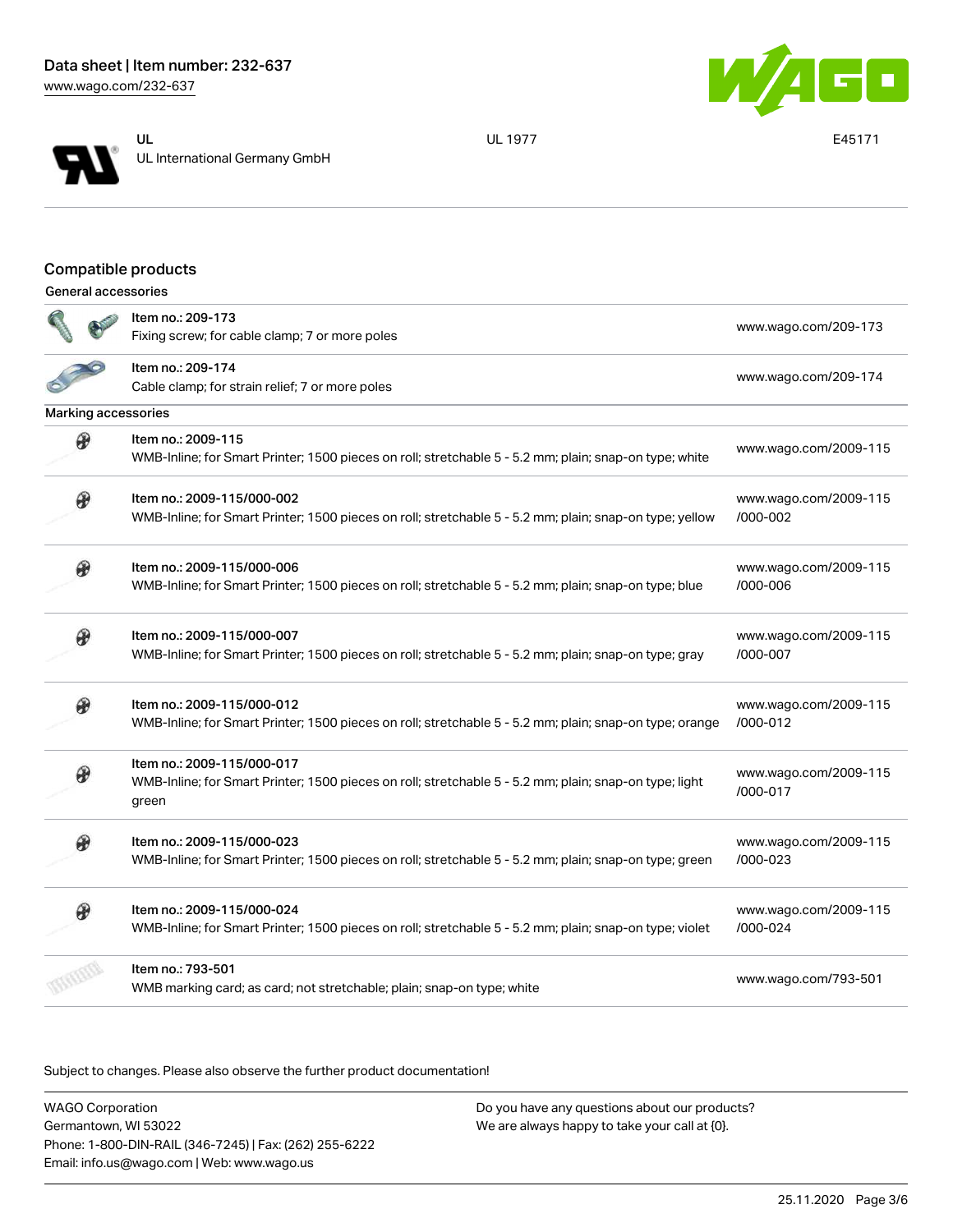

| Item no.: 793-501/000-002<br>WMB marking card; as card; not stretchable; plain; snap-on type; yellow                                                               | www.wago.com/793-501<br>/000-002  |
|--------------------------------------------------------------------------------------------------------------------------------------------------------------------|-----------------------------------|
| Item no.: 793-501/000-005<br>WMB marking card; as card; not stretchable; plain; snap-on type; red                                                                  | www.wago.com/793-501<br>/000-005  |
| Item no.: 793-501/000-006<br>WMB marking card; as card; not stretchable; plain; snap-on type; blue                                                                 | www.wago.com/793-501<br>/000-006  |
| Item no.: 793-501/000-007<br>WMB marking card; as card; not stretchable; plain; snap-on type; gray                                                                 | www.wago.com/793-501<br>/000-007  |
| Item no.: 793-501/000-012<br>WMB marking card; as card; not stretchable; plain; snap-on type; orange                                                               | www.wago.com/793-501<br>/000-012  |
| Item no.: 793-501/000-017<br>WMB marking card; as card; not stretchable; plain; snap-on type; light green                                                          | www.wago.com/793-501<br>/000-017  |
| Item no.: 793-501/000-023<br>WMB marking card; as card; not stretchable; plain; snap-on type; green                                                                | www.wago.com/793-501<br>/000-023  |
| Item no.: 793-501/000-024<br>WMB marking card; as card; not stretchable; plain; snap-on type; violet                                                               | www.wago.com/793-501<br>/000-024  |
| Item no.: 793-5501<br>WMB marking card; as card; for terminal block width 5 - 17.5 mm; stretchable 5 - 5.2 mm; plain; snap-on www.wago.com/793-5501<br>type; white |                                   |
| Item no.: 793-5501/000-002<br>WMB marking card; as card; for terminal block width 5 - 17.5 mm; stretchable 5 - 5.2 mm; plain; snap-on<br>type; yellow              | www.wago.com/793-5501<br>/000-002 |
| Item no.: 793-5501/000-005<br>WMB marking card; as card; for terminal block width 5 - 17.5 mm; stretchable 5 - 5.2 mm; plain; snap-on<br>type; red                 | www.wago.com/793-5501<br>/000-005 |
| Item no.: 793-5501/000-006<br>WMB marking card; as card; for terminal block width 5 - 17.5 mm; stretchable 5 - 5.2 mm; plain; snap-on<br>type; blue                | www.wago.com/793-5501<br>/000-006 |
| Item no.: 793-5501/000-007<br>WMB marking card; as card; for terminal block width 5 - 17.5 mm; stretchable 5 - 5.2 mm; plain; snap-on<br>type; gray                | www.wago.com/793-5501<br>/000-007 |
|                                                                                                                                                                    |                                   |

#### Item no.: 793-5501/000-012

Subject to changes. Please also observe the further product documentation!

| <b>WAGO Corporation</b>                                | Do you have any questions about our products? |
|--------------------------------------------------------|-----------------------------------------------|
| Germantown, WI 53022                                   | We are always happy to take your call at {0}. |
| Phone: 1-800-DIN-RAIL (346-7245)   Fax: (262) 255-6222 |                                               |
| Email: info.us@wago.com   Web: www.wago.us             |                                               |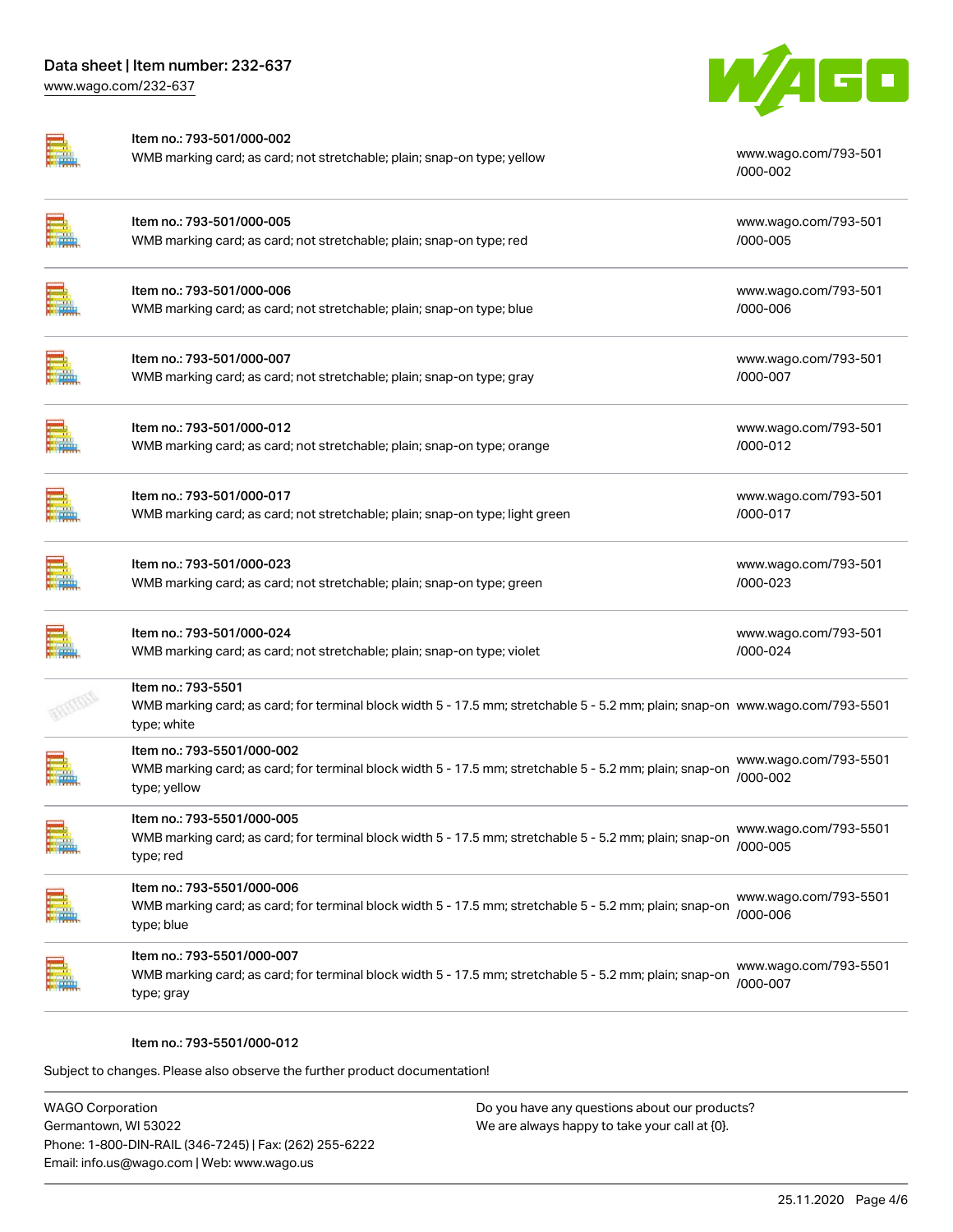

WMB marking card; as card; for terminal block width 5 - 17.5 mm; stretchable 5 - 5.2 mm; plain; snap-on type; orange [www.wago.com/793-5501](http://www.wago.com/793-5501/000-012) [/000-012](http://www.wago.com/793-5501/000-012)

| E.                                | Item no.: 793-5501/000-014<br>WMB marking card; as card; for terminal block width 5 - 17.5 mm; stretchable 5 - 5.2 mm; plain; snap-on<br>type; brown       | www.wago.com/793-5501<br>/000-014 |
|-----------------------------------|------------------------------------------------------------------------------------------------------------------------------------------------------------|-----------------------------------|
| ⊟                                 | Item no.: 793-5501/000-017<br>WMB marking card; as card; for terminal block width 5 - 17.5 mm; stretchable 5 - 5.2 mm; plain; snap-on<br>type; green       | www.wago.com/793-5501<br>/000-017 |
|                                   | Item no.: 793-5501/000-023<br>WMB marking card; as card; for terminal block width 5 - 17.5 mm; stretchable 5 - 5.2 mm; plain; snap-on<br>type; light green | www.wago.com/793-5501<br>/000-023 |
| e                                 | Item no.: 793-5501/000-024<br>WMB marking card; as card; for terminal block width 5 - 17.5 mm; stretchable 5 - 5.2 mm; plain; snap-on<br>type; violet      | www.wago.com/793-5501<br>/000-024 |
| <b>Downloads</b><br>Documentation |                                                                                                                                                            |                                   |
|                                   | <b>Additional Information</b>                                                                                                                              |                                   |

| Technical explanations | Apr 3, 2019 | pdf    | Download |
|------------------------|-------------|--------|----------|
|                        |             | 3.6 MB |          |

#### Installation Notes

#### Installation



Snapping a cover into the unused cable outlet.

#### Installation

Subject to changes. Please also observe the further product documentation!

WAGO Corporation Germantown, WI 53022 Phone: 1-800-DIN-RAIL (346-7245) | Fax: (262) 255-6222 Email: info.us@wago.com | Web: www.wago.us